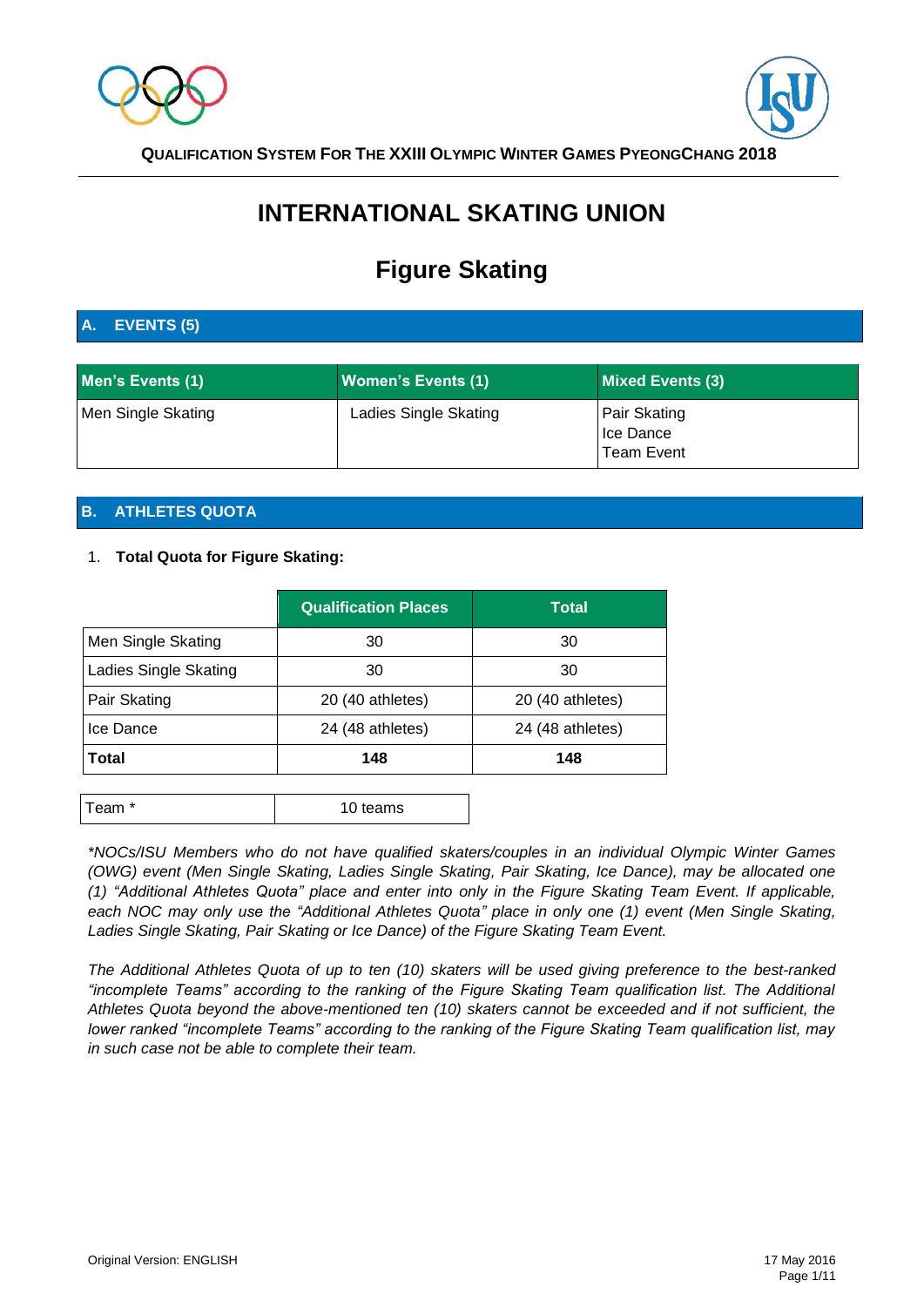



### 2. **Maximum Number of Athletes per NOC: Maximum 18 athletes**

|                       | Quota per NOC  |
|-----------------------|----------------|
| Men Single Skating    | 3              |
| Ladies Single Skating | 3              |
| <b>Pair Skating</b>   | 3 (6 athletes) |
| Ice Dance             | 3 (6 athletes) |

### 3. **Type of Allocation of Quota Places:**

The quota place is allocated to the NOC.

### **C. ATHLETE ELIGIBILITY**

All athletes must comply with the provisions of the Olympic Charter currently in force and only those athletes who have complied with the Olympic Charter may participate in the Olympic Games. This includes Rule 41 of the Olympic Charter (Nationality of competitors).

### **Age Requirements**:

All athletes participating in the Olympic Winter Games PyeongChang 2018 must have reached at least the age of 15 before July 1, 2017.

### **Additional IF Requirements:**

### **Minimum Total Elements Score**

As per Rule 400.A/B, paragraph 5 of the 2016 Special Regulations Single & Pair Skating/Ice Dance, to be entered into and participate in the individual events (Ladies *Single Skating*, Men *Single Skating*, Pair Skating, Ice Dance) of the Olympic Winter Games, a skater/couple must have reached on or before the final entry deadline 29 January 2018 in an ISU Championships or ISU recognized International Competition (as per Article 38 paragraph 7 of the ISU Constitution and Rule 107, paragraph 1 to 9 of the ISU General Regulations) during the ongoing or immediately preceding season the applicable Minimum Total Elements Score (points) established for the ISU Championships (see ISU Special Regulations Single & Pair Skating/Ice Dance, Rule 378, paragraph 3). The applicable Minimum Total Elements Scores shall be decided by the ISU Council and shall be published in an ISU Communication at the beginning of the Olympic season 2017/18.

### **D. QUALIFICATION PATHWAY**

### **GENERAL PRINCIPLES**

ISU Rule 400 applies for Figure Skating qualification.

Qualification for the individual events (Ladies Single Skating, Men Single Skating, Pair Skating, Ice Dance) is based on an accumulation of points at the ISU World Figure Skating Championships 2017 or by placement at a Senior International Competition designated by the ISU (TBA) as a qualification event for the Olympic Winter Games.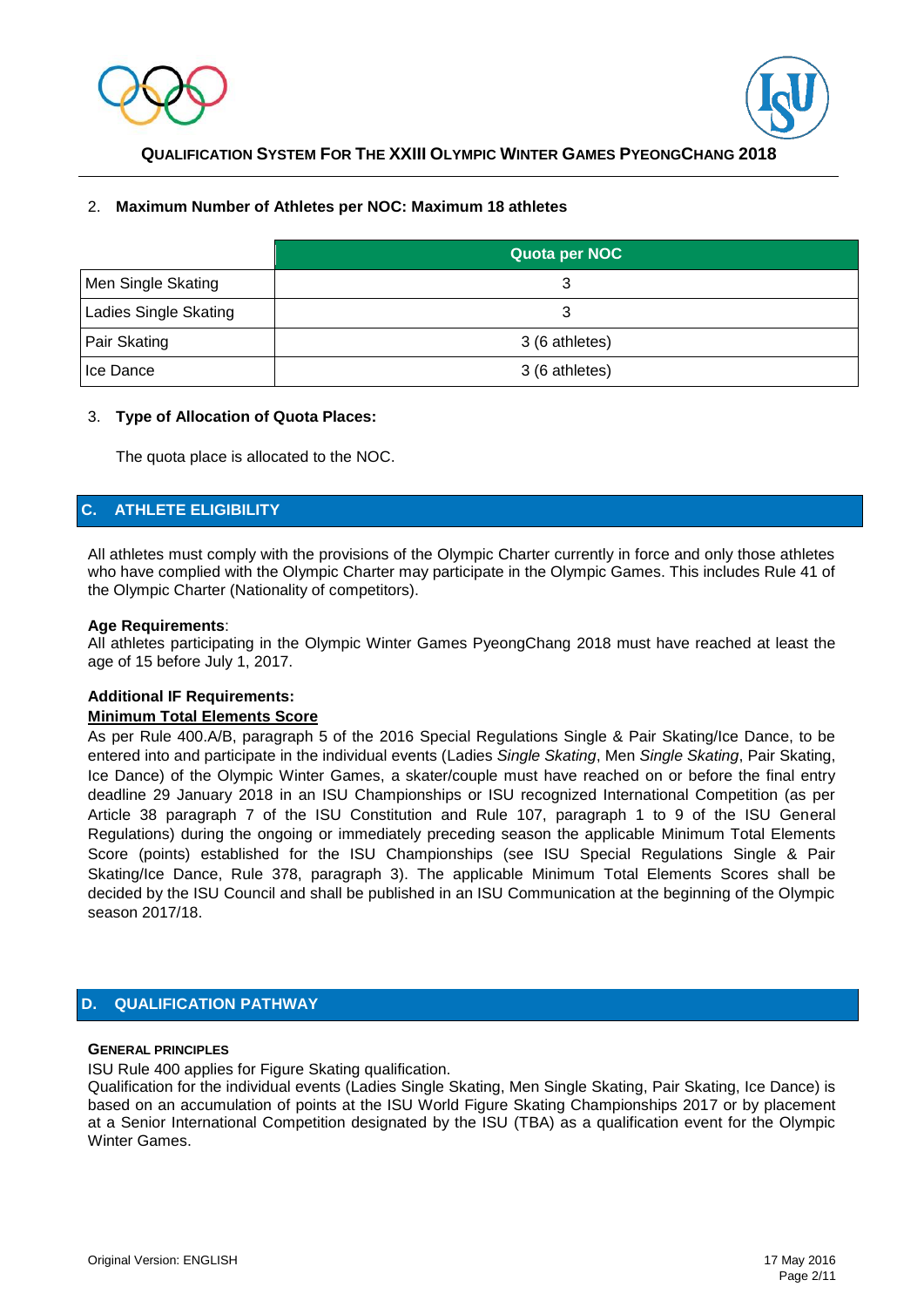



# **QUALIFICATION PLACES**

ISU Rule 400 applies for Figure Skating qualification.

| <b>Number of Quota</b><br><b>Places</b>                                                                                            | <b>Qualification Event</b>                                                                                                                                                                                                                                                                                                                                                                                                                                                                                                                                                                                                                                                 |                                                       |                                                                                                      |  |  |  |
|------------------------------------------------------------------------------------------------------------------------------------|----------------------------------------------------------------------------------------------------------------------------------------------------------------------------------------------------------------------------------------------------------------------------------------------------------------------------------------------------------------------------------------------------------------------------------------------------------------------------------------------------------------------------------------------------------------------------------------------------------------------------------------------------------------------------|-------------------------------------------------------|------------------------------------------------------------------------------------------------------|--|--|--|
| D.1:<br>Men Single                                                                                                                 | D.1 Qualification through the ISU World Figure Skating Championships 2017                                                                                                                                                                                                                                                                                                                                                                                                                                                                                                                                                                                                  |                                                       |                                                                                                      |  |  |  |
| Skating: 24<br>Ladies Single<br>Skating: 24                                                                                        | <b>Number of OWG</b><br><b>Qualification places</b>                                                                                                                                                                                                                                                                                                                                                                                                                                                                                                                                                                                                                        | <b>Required No of points</b><br>as per ISU Rule 378/2 | No of athletes in the ISU World<br><b>Figure Skating Championships</b><br>2017 that count for points |  |  |  |
| Pair Skating: 32<br>$(16 \text{ pairs})$                                                                                           | 3                                                                                                                                                                                                                                                                                                                                                                                                                                                                                                                                                                                                                                                                          | Max. 13<br>Max. 2                                     | 2<br>1                                                                                               |  |  |  |
| Ice Dance: 38 (19<br>couples)                                                                                                      |                                                                                                                                                                                                                                                                                                                                                                                                                                                                                                                                                                                                                                                                            | $\overline{2}$                                        |                                                                                                      |  |  |  |
|                                                                                                                                    | $\overline{2}$                                                                                                                                                                                                                                                                                                                                                                                                                                                                                                                                                                                                                                                             | $3 - 10$                                              | 1                                                                                                    |  |  |  |
|                                                                                                                                    | Next best ranked athlete from the NFs not qualified with three<br>(3) and two (2) places, until the quotas of qualification through<br>1<br>the ISU World Figure Skating Championships 2017 are<br>reached.                                                                                                                                                                                                                                                                                                                                                                                                                                                                |                                                       |                                                                                                      |  |  |  |
|                                                                                                                                    | The above-mentioned points are calculated by the summary of ranking places at the ISU<br>World Figure Skating Championships 2017. If three (3) skaters/pairs/couples participated in<br>the ISU World Figure Skating Championships 2017, only the two (2) best placed count for<br>points. The related ISU Rule is Rule 378, paragraph 2.                                                                                                                                                                                                                                                                                                                                  |                                                       |                                                                                                      |  |  |  |
| $D.2$ :<br>Men Single<br>Skating: 6<br>Ladies Single<br>Skating: 6<br>Pair Skating: 8 (4<br>pairs)<br>Ice Dance: 10<br>(5 couples) | D.2 Qualification through the Senior International Qualification Competition<br>designated by the ISU<br>The remaining qualification places (six (6) places each in Men Single Skating and Ladies<br>Single Skating, four (4) places in Pair Skating and five (5) places in Ice Dance) will be filled<br>by the NOCs at a Senior International Qualification Competition designated by the ISU (TBA<br>- Autumn 2017). Only one (1) qualification place per discipline and NOC may be earned.<br>Places are available only to those NOCs based on their best ranked athletes in the<br>competition that have not previously qualified in the respective discipline in D.1. |                                                       |                                                                                                      |  |  |  |
| $D.3$ :                                                                                                                            | <b>D.3 Team Event Qualification</b>                                                                                                                                                                                                                                                                                                                                                                                                                                                                                                                                                                                                                                        |                                                       |                                                                                                      |  |  |  |
|                                                                                                                                    | The Team Event format is based on a competition consisting of up to ten (10) best<br>a)<br>national teams from NOCs/ISU Members. In each team one (1) skater from the Men<br>Single Skating event, one (1) skater from the Ladies Single Skating event, one (1) Pair<br>Skating couple and one (1) Ice Dance couple, i.e. a total of six (6) skaters per Team,<br>will compete (hereafter called the Team(s)). Only athletes that are already qualified for<br>the individual events (hereafter called the "qualified skaters/couples") are eligible to<br>participate in the Team Event with the exception of D.3.1.                                                      |                                                       |                                                                                                      |  |  |  |
|                                                                                                                                    | Each Team must participate in at least three (3) disciplines (Ladies Single Skating /Men<br>b)<br>Single Skating /Pair Skating/Ice Dance) of the Team Event. In order to compose a<br>Team the NOCs, if necessary and applicable, can make one (1) entry (for one<br>discipline) according to D.3.1. Additional Athletes Quota.                                                                                                                                                                                                                                                                                                                                            |                                                       |                                                                                                      |  |  |  |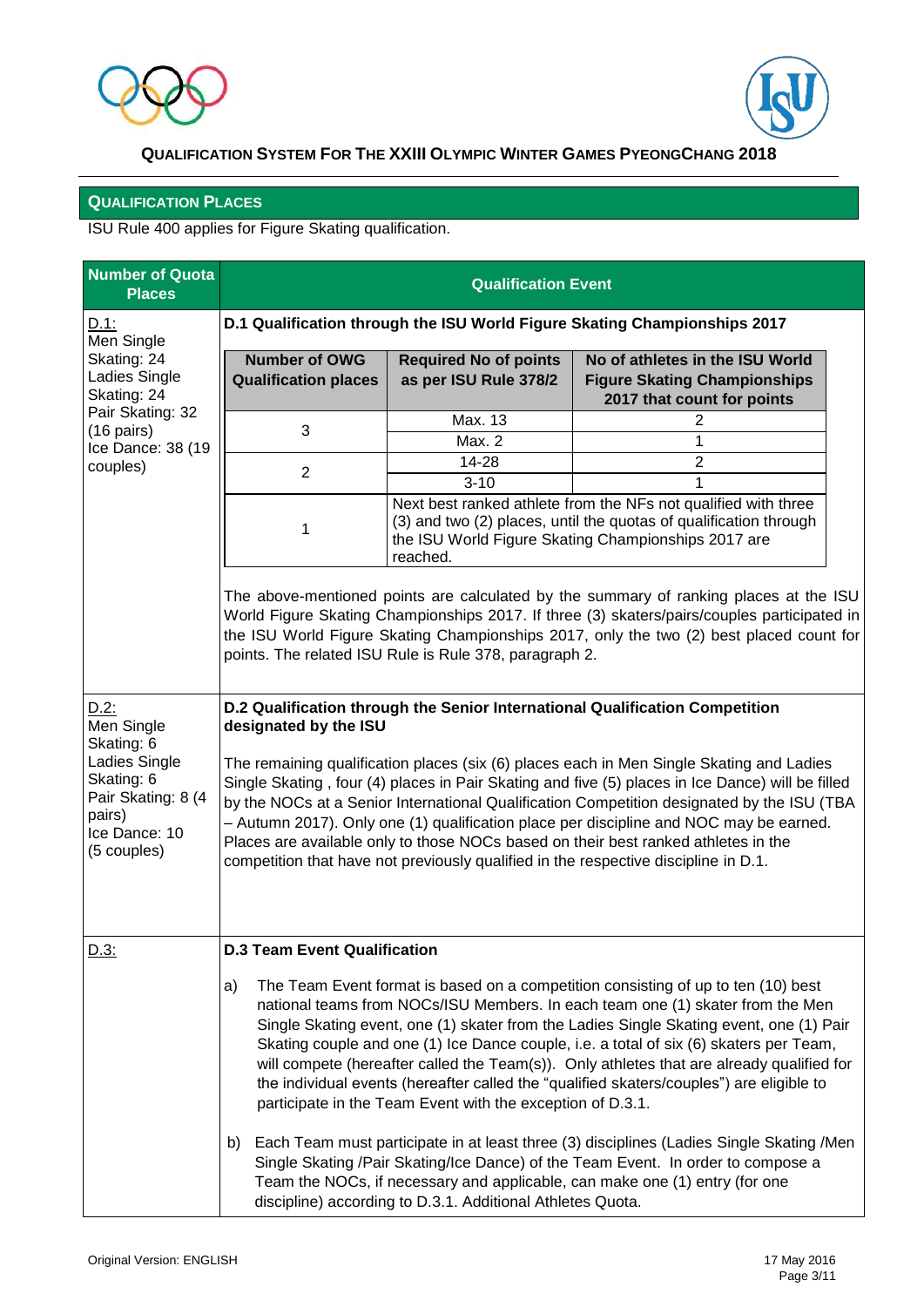

 $\mathsf{r}$ 



**QUALIFICATION SYSTEM FOR THE XXIII OLYMPIC WINTER GAMES PYEONGCHANG 2018**

|  | C) | Ten (10) NOCs/ISU Members will qualify to enter their Teams based on the qualifying<br>points scoring scale as outlined in Annex A scored by its best one (1) skater in Ladies<br>Single Skating, best one (1) skater in Men Single Skating, best Pair Skating couple and<br>best Ice Dance couple primarily at the:<br>ISU World Figure Skating Championships 2017 (season 2016/17) and the<br>ISU Grand Prix of Figure Skating events and Final season 2017/18<br>$\bullet$                                                                         |
|--|----|-------------------------------------------------------------------------------------------------------------------------------------------------------------------------------------------------------------------------------------------------------------------------------------------------------------------------------------------------------------------------------------------------------------------------------------------------------------------------------------------------------------------------------------------------------|
|  |    | Plus if necessary the following events:                                                                                                                                                                                                                                                                                                                                                                                                                                                                                                               |
|  |    | ISU European Figure Skating Championships/ISU Four Continents Figure Skating<br>$\bullet$<br>Championships 2017 (season 2016/17)<br>ISU World Junior Figure Skating Championships 2017 (season 2016/17)<br>$\bullet$<br>ISU Junior Grand Prix of Figure Skating season 2017/18 (only in individual events<br>but not the Final)                                                                                                                                                                                                                       |
|  | d) | The ten (10) Teams having accumulated the highest number of qualifying points by the<br>above-mentioned number and discipline of skaters/couples in the above mentioned ISU<br>Events and the criteria outlined below will qualify.                                                                                                                                                                                                                                                                                                                   |
|  | e) | For the purpose of the Figure Skating Team Event Qualifying System, the basis is to<br>attribute to each NOC/ISU Member qualifying points according to the scale located in<br>Annex A OWG Figure Skating Team Event qualifying points on the basis of the best<br>result (the highest number of points earned) of one (1) skater in Men Single Skating,<br>one (1) skater in Ladies Single Skating, one (1) Pair Skating couple and one (1) Ice<br>Dance couple at each of the two (2) groups of ISU Events listed below (the applicable<br>Events): |
|  |    | one (1) of the ISU Grand Prix of Figure Skating individual events or Final (senior)<br>i)<br>season 2017/18.                                                                                                                                                                                                                                                                                                                                                                                                                                          |
|  |    | If skaters/couples of a NOC/ISU Member have not obtained qualifying points in the<br>above-mentioned ISU Grand Prix of Figure Skating individual events and Final<br>(senior) season 2017/18, then the best result in one (1) event of the ISU Junior<br>Grand Prix of Figure Skating individual events (only in individual events but not the<br>Final) season 2017/18 can be considered;                                                                                                                                                            |
|  |    | and                                                                                                                                                                                                                                                                                                                                                                                                                                                                                                                                                   |
|  |    | in the ISU World Figure Skating Championships 2017 (season 2016/17);<br>ii)                                                                                                                                                                                                                                                                                                                                                                                                                                                                           |
|  |    | If skaters/couples of a NOC/ISU Member have not obtained qualifying points in the<br>ISU World Figure Skating Championships 2017, then it is possible to use the ISU<br>European Figure Skating Championships 2017 respectively the ISU Four<br>Continents Figure Skating Championships 2017 and if needed the ISU World<br>Junior Figure Skating Championships 2017.                                                                                                                                                                                 |
|  | f) | If there is a tie among Teams subject to qualify, the Team having earned the higher<br>number of qualifying points at the ISU World Figure Skating Championships 2017 will<br>be qualified. If a tie persists, the Team having earned the higher number of qualifying<br>points at the ISU Grand Prix of Figure Skating events & Final season 2017/18 will be                                                                                                                                                                                         |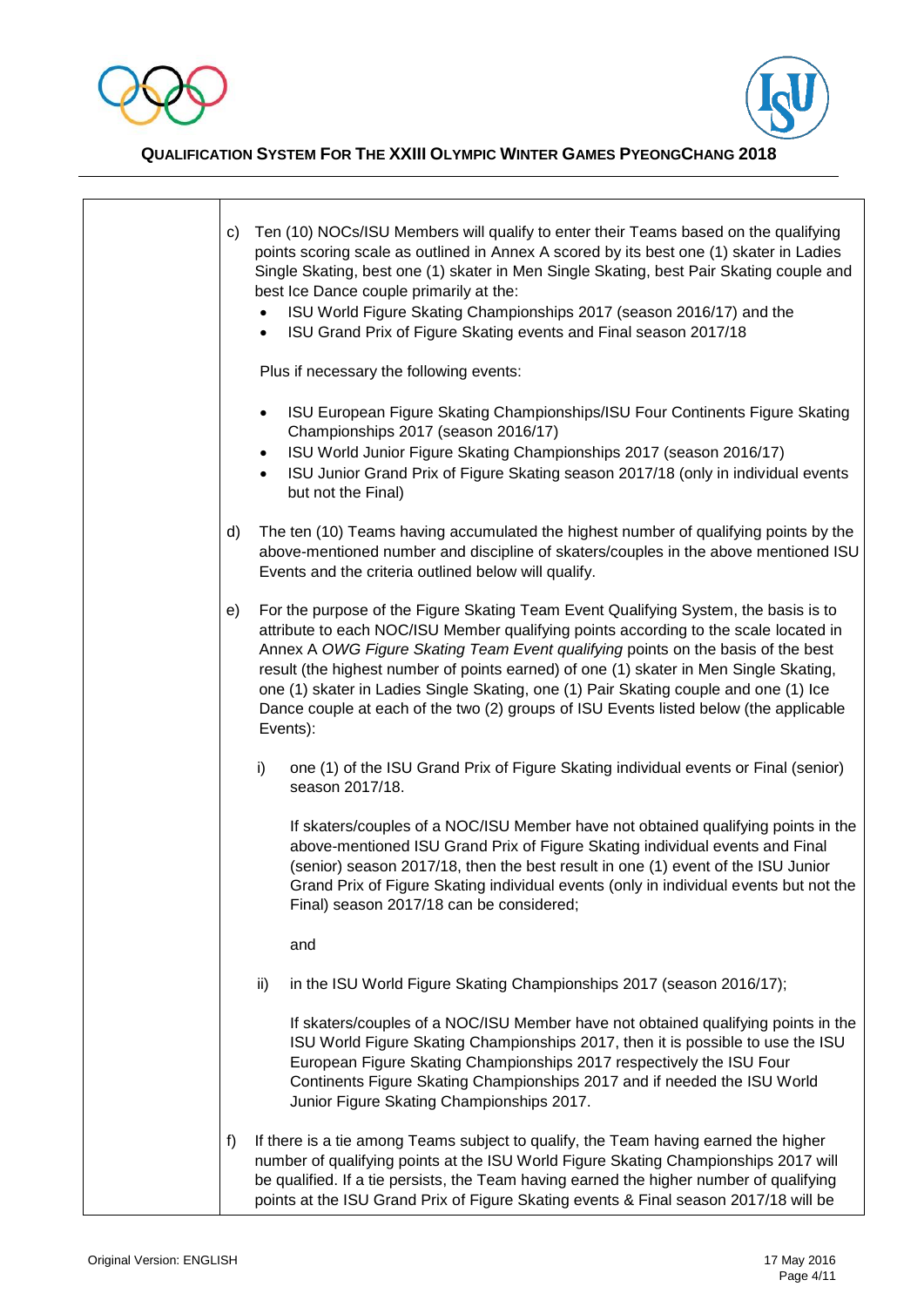



| qualified. If a tie persists, the qualifying NOC/ISU Member will be decided by draw.                                                                                                                                                                                                                                                                                                                                                                                                                     |
|----------------------------------------------------------------------------------------------------------------------------------------------------------------------------------------------------------------------------------------------------------------------------------------------------------------------------------------------------------------------------------------------------------------------------------------------------------------------------------------------------------|
| Practically, one (1) to two (2) skaters in Ladies Single Skating and one (1) to two (2) skater<br>in Men Single Skating, one to two Pair Skating couples respectively one to two Ice Dance<br>couples per NOC/ISU Member could contribute to the cumulative number of qualifying<br>points per NOC/ISU Member (the maximum two different single skaters/couples would be<br>one skater/couple each at the two applicable group of Events).                                                               |
| NOCs/ISU Members with Teams who have qualified skaters/couples in an individual OWG<br>competition/discipline (the "qualified skaters/couples") in Ladies Single Skating, Men Single<br>Skating, Pair Skating, Ice Dance) and who have chosen to compete in the Team Event must<br>list the respective qualified skaters/couples of such discipline also as entries for the Team<br>Event and may not enter different skaters/couples for such discipline.                                               |
| Also, the same NOCs/ISU Members must have their skaters competing in all the<br>competitions/disciplines of the Team Event for which they have entries in the individual<br>OWG competition/discipline. This means that if for example an NOC/Member has only one<br>entry for a discipline/competition, this skater or couple may not choose to skate only the<br>individual OWG competition and skip the Team Event competition.                                                                       |
| The 10 qualified Teams will compete in the Short Program/Short Dance. The five (5) best<br>Teams having scored the highest number of aggregate placement points (see paragraph 4<br>of Appendix A below) after the Short Program/Short Dance will qualify to continue the Team<br>Event by skating the Free Skating/Free Dance.                                                                                                                                                                          |
| <b>D.3.1 Additional Athletes Quota</b>                                                                                                                                                                                                                                                                                                                                                                                                                                                                   |
| NOCs/ISU Members who do not have qualified skaters/couples in an individual OWG<br>competition/discipline (Ladies Single Skating, Men Single Skating, Pair Skating, Ice Dance),<br>may benefit of an "Additional Athletes Quota" and enter into the Team Event one<br>skater/couple. If applicable, each NOC may benefit of this Additional Athletes Quota for<br>only one discipline of the Team Event.                                                                                                 |
| The Additional Athletes Quota of up to ten (10) skaters will be used giving preference to the<br>best ranked "incomplete Teams" according to the ranking of the Figure Skating Team<br>qualification list. The Additional Athletes Quota beyond the above-mentioned ten (10)<br>skaters cannot be exceeded and if not sufficient, the lower ranked "incomplete Teams"<br>according to the ranking of the Figure Skating Team qualification list, may in such case not<br>be able to complete their team. |
| NOCs having skaters in a discipline qualified for the respective individual OWG<br>competition/discipline but who chose not to enter such skater(s) into the individual OWG<br>competition/discipline, may not benefit of the Additional Athletes Quota.                                                                                                                                                                                                                                                 |
| The Minimum Total Elements Scores determined by the ISU for this Additional Athletes<br>Quota may be different from the Minimum Total Element Scores for the individual OWG<br>competitions/disciplines. The applicable Minimum Total Element Scores shall be decided by<br>the ISU Council and shall be published in an ISU Communication at the beginning of the<br>Olympic season 2017/18.                                                                                                            |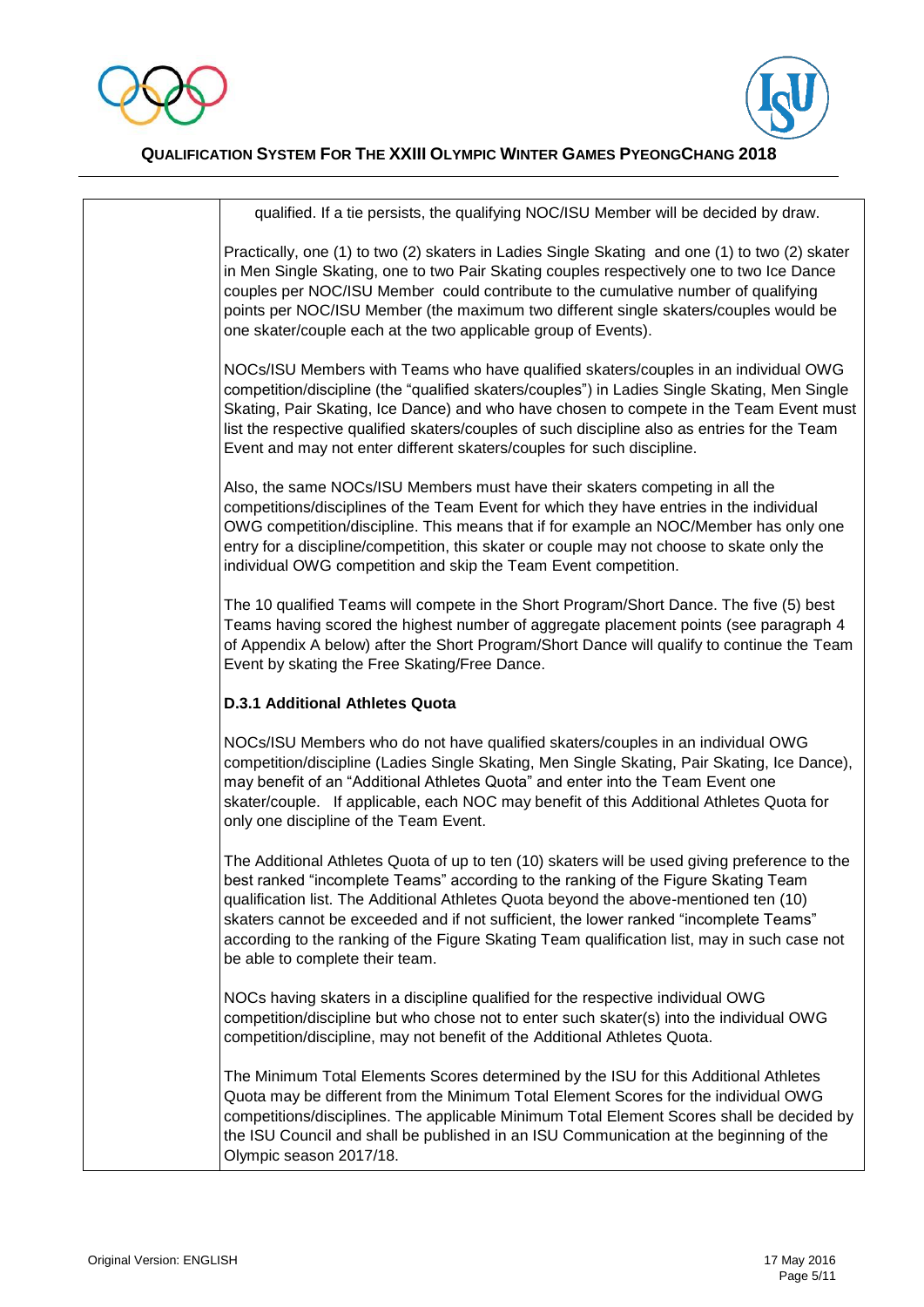



### **HOST COUNTRY PLACES**

- The host country places will only be implemented if there are remaining places from the ten (10) Team Event "Additional Athletes Quotas".
- If the Republic of Korea qualifies in all individual events (Ladies Single Skating, Men Single Skating, Pair Skating, Ice Dance), the host country places will not be applied.
- In the case where the host country, the Republic of Korea, went through the normal qualification procedure and did not qualify for any or only for some of the individual events (Ladies Single Skating, Men Single Skating, Pair Skating, Ice Dance), the Republic of Korea will be allocated one host country place for the individual event(s). This means that the host country places would apply, if applicable, for one (1) skater in Ladies Single Skating and/or one (1) skater in Men Single Skating and/or one (1) Pair Skating couple and/or one (1) Ice Dance couple for a total maximum host country places of six (6) skaters. As mentioned above, such host country places will only be implemented if there are remaining places from the ten (10) Team Event "Additional Athletes Quotas".
- The nominated skaters using the host country places will compete as number 31 in the Men Single Skating /Ladies Single Skating events, pair number 21 in the Pair Skating event or as couple number 25 in the Ice Dance event.
- The nominated skaters using the host country places must have the minimum eligibility standard set as for all other skaters at the Olympic Winter Games PyeongChang 2018, in particular but not limited to having achieved in due time the Minimum Total Elements Scores determined and published by the ISU.
- These "host country place" skaters will only compete in the individual events. It is important to note that these host country places do not automatically constitute a team for the host country in the Team Event unless the host country qualifies for the Team Event through the normal qualification process as described in D.3.

### **E. CONFIRMATION PROCESS FOR QUOTA PLACES**

Following each qualification event, the ISU will publish an official communication on its website (www.isu.org) and inform the respective NOCs of their allocated quota places within two (2) weeks of the date on which the quota place was confirmed. The NOCs will then have 14 days / two (2) weeks to confirm if they wish to use these quota places. Please refer to section G. Qualification Timeline for detailed information.

The Qualified NOCs/ISU Members for the Team Event will be officially informed by the ISU Secretariat shortly after the ISU Grand Prix of Figure Skating Final in December 2017 and must enter their skaters/couples by respecting the entry deadlines applicable for the 2018 OWG.

### **F. REALLOCATION OF UNUSED QUOTA PLACES**

Qualification places earned and not used for the individual events (not the Team Event) by the NOCs, will be filled by stand-by NOCs based on the final result of the designated ISU Senior International Qualification Competition for those NOCs not qualified and not yet represented.

In case that any Qualified NOC/ISU Member cannot send its Team to the OWG for whatever reason, the ISU may invite the NOC/ISU Member whose Team is ranked next in the Figure Skating Team Event qualification list.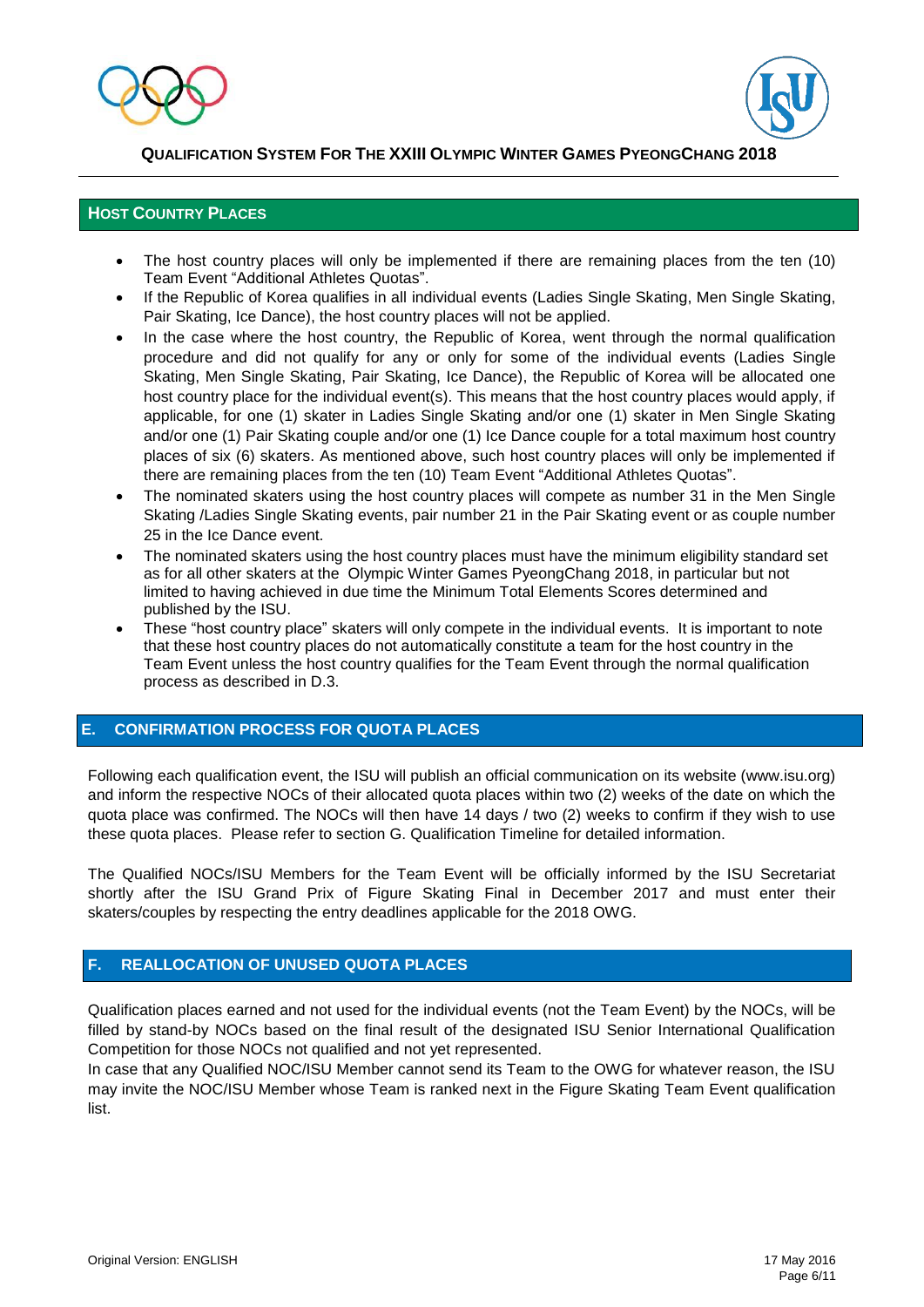



### **G. QUALIFICATION TIMELINE**

| <b>Period</b>                                               | <b>Date</b>                                                                  | <b>Milestone</b>                                                                                                                                                                                                                                            |  |  |  |
|-------------------------------------------------------------|------------------------------------------------------------------------------|-------------------------------------------------------------------------------------------------------------------------------------------------------------------------------------------------------------------------------------------------------------|--|--|--|
| <b>Qualification</b>                                        | 29 March - 2 April 2017                                                      | ISU World Figure Skating Championships - Helsinki<br>(Finland)                                                                                                                                                                                              |  |  |  |
| <b>Inform</b>                                               | <b>Published after ISU World Figure</b><br><b>Skating Championships 2017</b> | First list of Members having earned quotas from the<br>ISU World Figure Skating Championships                                                                                                                                                               |  |  |  |
| <b>Confirm</b>                                              | 15 September 2017                                                            | NOCs qualified through the ISU World Figure Skating<br>Championships 2017 to confirm use of allocated<br>quota places to ISU                                                                                                                                |  |  |  |
| <b>Qualification</b>                                        | TBD* by 15 July 2017                                                         | OWG Qualifying Competition 2017 (TBD*)                                                                                                                                                                                                                      |  |  |  |
| Inform                                                      | Published after OWG Qualifying<br>Competition 2017<br>Autumn 2017 (TBD*)     | Final list of all members having earned quotas from<br>the ISU World Figure Skating Championships and<br><b>OWG Qualification Competition</b>                                                                                                               |  |  |  |
| <b>Accreditation</b><br>deadline                            | 9 October 2017                                                               | PyeongChang 2018 Accreditation deadline (All<br>potential athletes must be registered in the system)                                                                                                                                                        |  |  |  |
| <b>Confirm</b>                                              | <b>30 October 2017</b>                                                       | NOCs qualified through the OWG Qualifying<br>Competition 2017 to confirm use of allocated quota<br>places to ISU                                                                                                                                            |  |  |  |
| Qualification                                               | 7-10 December 2017<br>(TBC)                                                  | ISU Grand Prix of Figure Skating Final (Japan) and<br>subsequent ISU information regarding the qualified<br>Teams for the Olympic Figure Skating Team Event                                                                                                 |  |  |  |
| <b>Confirm</b>                                              | Within 24h of information                                                    | NOCs qualified for the Team Event to confirm use of<br>allocated quota place to ISU                                                                                                                                                                         |  |  |  |
| <b>Reallocation</b>                                         | 13-21 December 2017                                                          | ISU to inform relevant NOCs regarding reallocation of<br>quota places that will have to be confirmed by the<br>NOC within 24 hours. Lack of a NOC response to the<br>ISU within this deadline will be considered as a<br>refusal of the offered quota place |  |  |  |
| <b>Delegation</b><br><b>Registration</b><br><b>Meetings</b> | 26 January - 8 February 2018                                                 | PyeongChang 2018 Delegation Registration Meetings                                                                                                                                                                                                           |  |  |  |
| <b>Sport Entries</b><br>deadline                            | 28 January 2018, 21:00 GMT<br>(29 January 2018, 06:00 Korean time GMT+9)     | PyeongChang 2018 Sport Entries deadline                                                                                                                                                                                                                     |  |  |  |
| <b>Games Time</b><br>*To Be Determined                      | 9-25 February 2018                                                           | Olympic Winter Games PyeongChang 2018                                                                                                                                                                                                                       |  |  |  |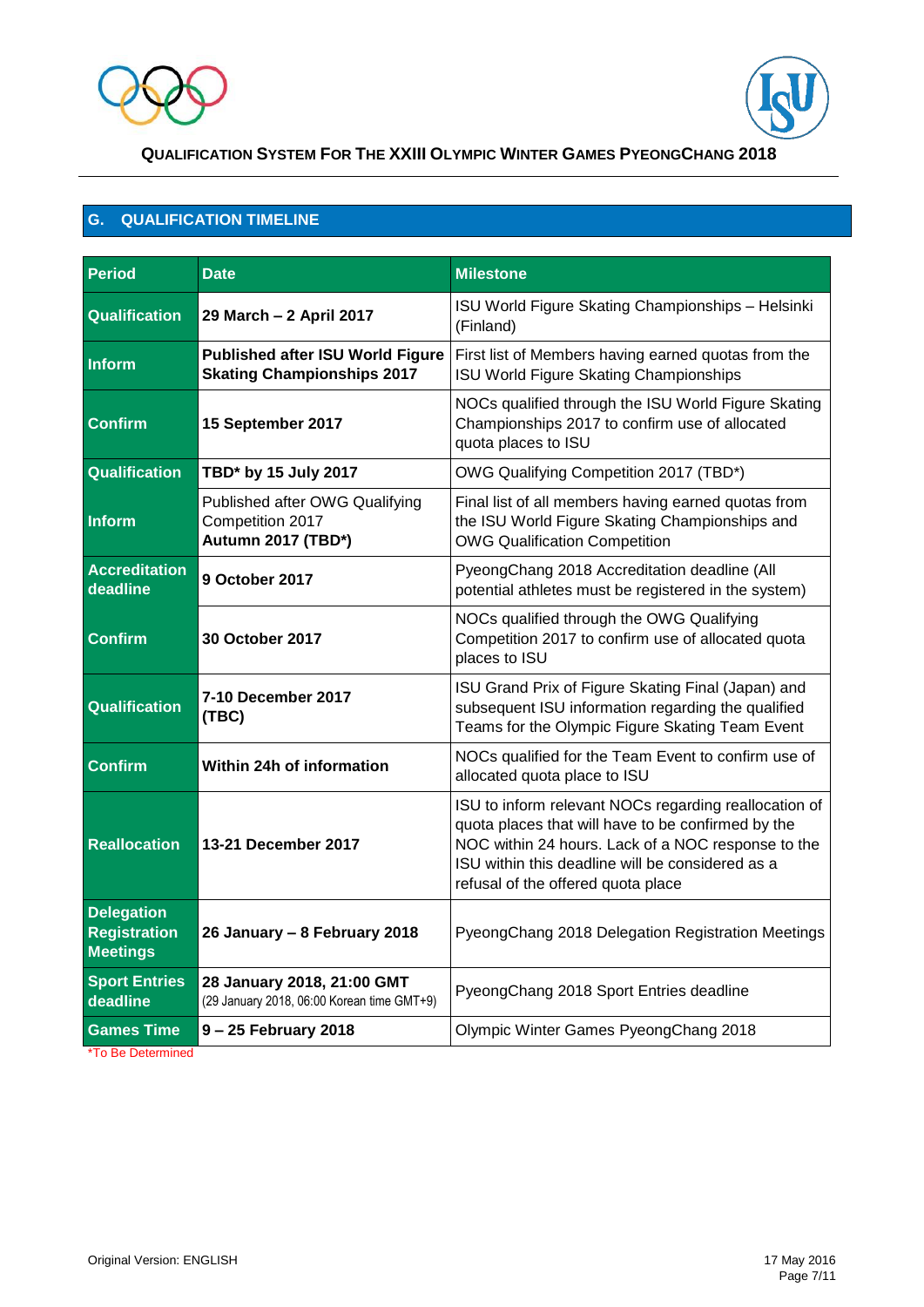



## **ANNEX A – OLYMPIC FIGURE SKATING TEAM EVENT**

### **1) OWG FIGURE SKATING TEAM EVENT QUALIFYING POINTS**

Allocation of qualifying points:

| <b>Place</b> | <b>WC</b> | <b>EC/FC</b>     | <b>WJC</b> | <b>GPF</b> | <b>GP</b> | <b>JGP</b> |
|--------------|-----------|------------------|------------|------------|-----------|------------|
| 1.           | 1200      | 840              | 500        | 800        | 400       | 250        |
| 2.           | 1080      | 756              | 450        | 720        | 360       | 225        |
| 3.           | 972       | 680              | 405        | 648        | 324       | 203        |
| 4.           | 875       | 612              | 365        | 583        | 292       | 182        |
| 5.           | 787       | 551              | 328        | 525        | 262       | 164        |
| 6.           | 709       | 496              | 295        | 472        | 236       | 148        |
| 7.           | 638       | 446              | 266        |            | 213       | 133        |
| 8.           | 574       | 402              | 239        |            | 191       | 120        |
| 9.           | 517       | 362              | 215        |            |           | 108        |
| 10.          | 465       | 325              | 194        |            |           | 97         |
| 11.          | 418       | 293              | 174        |            |           |            |
| 12.          | 377       | 264              | 157        |            |           |            |
| 13.          | 339       | 237              | 141        |            |           |            |
| 14.          | 305       | 214              | 127        |            |           |            |
| 15.          | 275       | 192              | 114        |            |           |            |
| 16.          | 247       | 173              | 103        |            |           |            |
| 17.          | 222       | 156              | 93         |            |           |            |
| 18.          | 200       | 140              | 83         |            |           |            |
| 19.          | 180       | 126              | 75         |            |           |            |
| 20.          | 162       | 113              | 68         |            |           |            |
| 21.          | 146       | $\overline{1}02$ | 61         |            |           |            |
| 22.          | 131       | 92               | 55         |            |           |            |
| 23.          | 118       | 83               | 49         |            |           |            |
| 24.          | 106       | 74               | 44         |            |           |            |
| <b>Event</b> | 11043     | 7729             | 4601       | 3748       | 2278      | 1630       |

WC = World Championships 2017

EC = European Championships 2017

FC = Four Continents Championships 2017

WJC = World Junior Championships 2017

GPF = Grand Prix Final 2017/18

GP = Grand Prix 2017/18

JPG = Junior Grand Prix 2017/18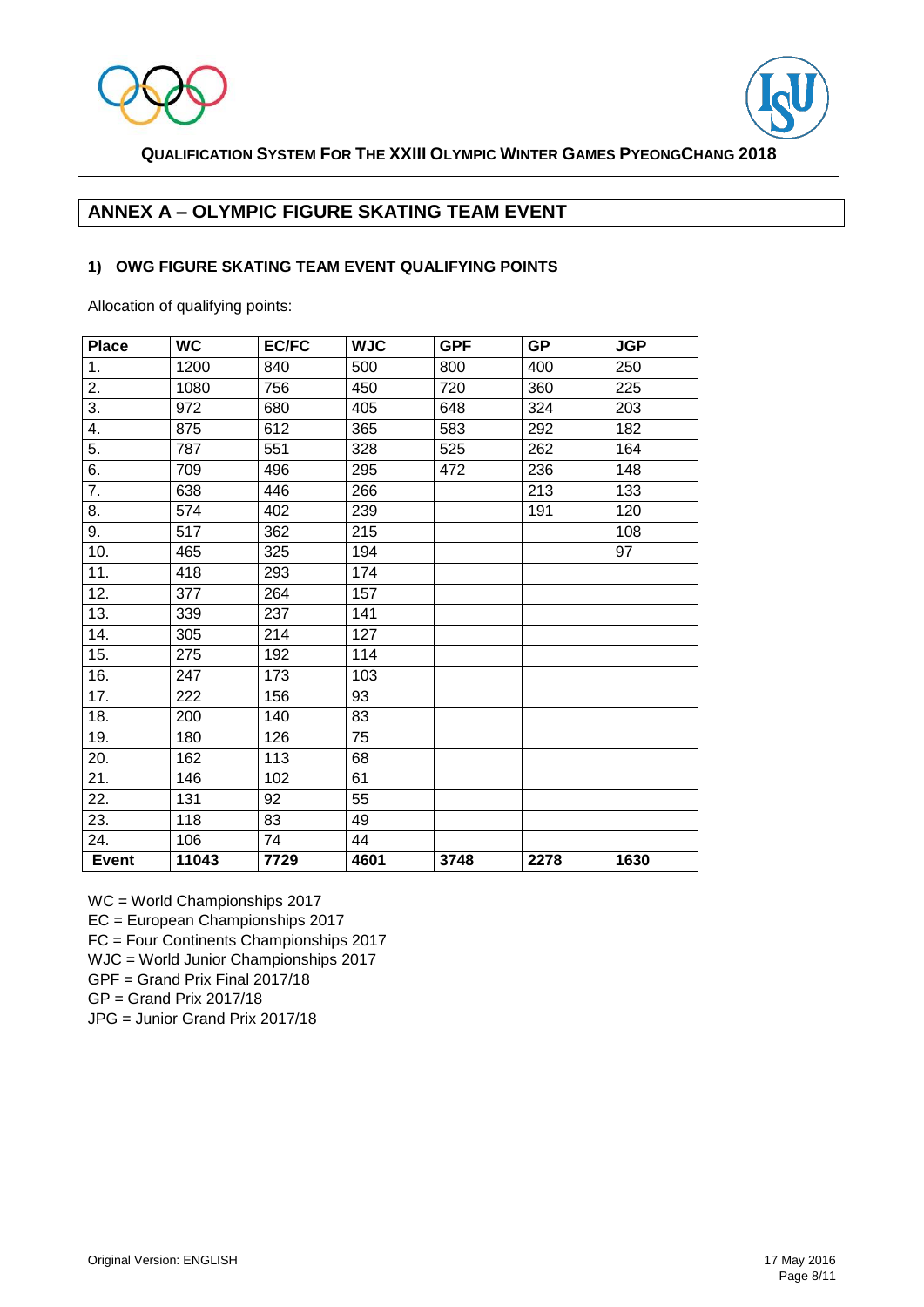



### **2) CONFIRMATION AND ENTRY PROCEDURE**

If an NOC/ISU Member has two (2) or three (3) entries in an individual OWG competition/discipline then the NOC/ISU Member must confirm the name of the participants who will compete in the Short Program/Short Dance of the Team Event as follows:

| Men Single Skating and Pair   | Latest at 10:00 a.m., local time on the site of the OWG, the day before                                                                                                                                                                                                                                                      |
|-------------------------------|------------------------------------------------------------------------------------------------------------------------------------------------------------------------------------------------------------------------------------------------------------------------------------------------------------------------------|
| <b>Skating Short Programs</b> | the Team Event Men Single Skating and Pair Skating Short Programs                                                                                                                                                                                                                                                            |
| Ladies Single Skating Short   | Latest at 10:00 a.m., local time on site of the OWG, the day before the                                                                                                                                                                                                                                                      |
| Program and Ice Dance Short   | Team Event Ladies Single Skating Short Program and the Team Event                                                                                                                                                                                                                                                            |
| Dance                         | Ice Dance Short Dance.                                                                                                                                                                                                                                                                                                       |
| Free Skating/Free Dance       | For the five (5) Teams qualified for the Free Skating/Free Dance of the<br>Team Event the NOC/ISU Member must declare within the Team<br>Leaders Meeting, scheduled 10 min. after the Team Event Ladies Single<br>Skating Short Program, the names of the pairs skating the Team Event<br>Pair Skating Free Skating segment. |

During the Team Leaders Meeting at 15:30 h on the day of the Pair Skating Free Skating, the Team Leaders must declare the skater in Men Single Skating, the skater in Ladies Single Skating and the Ice Dance couples, who have been selected to skate the Free Skating/Free Dance segment.

In principle, the skaters/couples competing in the Free Skating must be the same as those having competed in the Short Program/Short Dance, however each Team has the option to replace up to two (2) entries (two Single Skaters or one Single Skater (Lady or Man) plus one couple (Pair Skating or Ice Dance) or both the Pair Skating and Ice Dance Couples) between the Short Program/Short Dance and the Free Skating/Free Dance provided such qualified skaters/couple is part of the accredited delegation on site of the OWG.

### **3) STARTING ORDER**

The participating skaters/couples will be listed according to their ISU World Standing placement at time of the Team Event. The starting order in the Short Program or Short Dance segment will be the reverse order of the ISU World Standing placements. In the case of any tie, there will be a draw to determine who skates first.

Skaters/Couples, not having earned any ISU World Standing points will be listed at the bottom of the ISU World Standing list in NOC/ISU Member order. There will be a separate draw between those skaters/couples of the respective discipline with no World Standing points to determine the starting order.

For Free Skating/Free Dance the starting order will be the reverse order of the respective result of each discipline after the previous segment.

### **4) ISU JUDGING SYSTEM – RESULT DETERMINATION**

The ISU Judging System as described in the 2016 ISU Special Regulations Single and Pair Skating/Ice Dance shall apply, in particular but not limited to Rule 352 and Rule 353.

To determine the result after the Short Program/Short Dance and for the final result after the Free Skating/Free Dance of the Team Event the following rule will be used: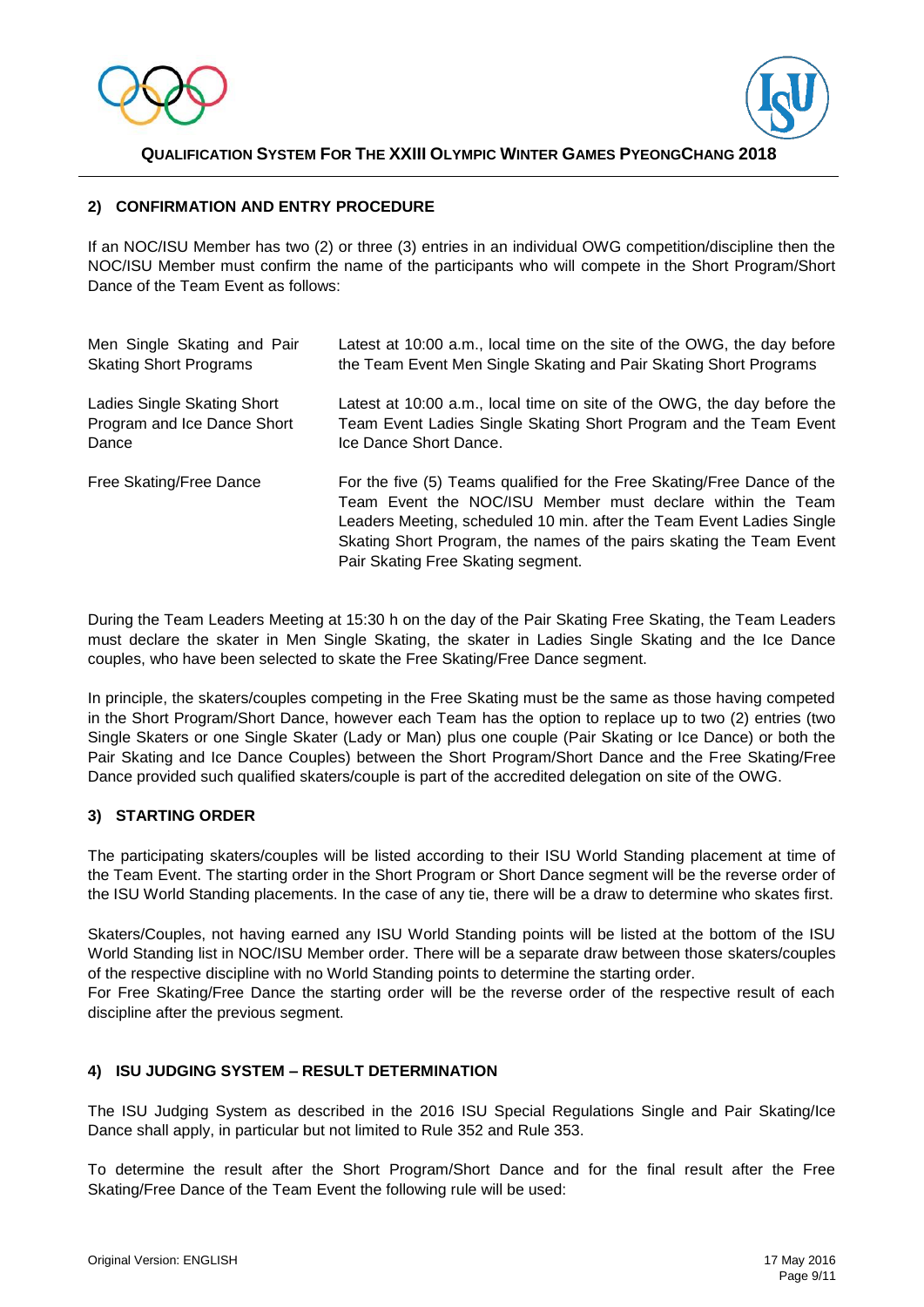



For each discipline and segment Team Points will be awarded as follows:

- $1<sup>st</sup>$ 10 placement points
- $2<sup>nd</sup>$ 9 placement points
- $3<sup>rd</sup>$ 8 placement points
- $4<sup>th</sup>$ 7 placement points
- $5<sup>th</sup>$ 6 placement points
- $6<sup>th</sup>$ 5 placement points
- $7<sup>th</sup>$ 4 placement points
- $8^{\text{th}}$ 3 placement points
- $9^{th}$ <br>10<sup>th</sup> 2 placement points
- 1 placement point.

The top 5 ranked Teams based on the number of aggregate Team points in the Short Program / Short Dance shall continue the Team Event by competing in the Free Skating/Free Dance. In case of a tie on the  $5<sup>th</sup>$  place, the tie breaking criteria are listed below.

The Team having earned the highest number of aggregate Team points in the Short Program/Short Dance and the Free Skating/Free Dance is the winner, the Team having earned the second highest number of Team points is ranked second and so on.

When forming the intermediate and final result, in case of a tie between Teams, the tie breaking procedure will be used taking into consideration

- The highest aggregate Team points per Team from the two (2) best places in different disciplines will break the tie;
- If they remain tied, the highest total sum of the segment/total scores of the two (2) skaters/couples, who build the tie, will break the tie;
- If they remain tied, the highest aggregate Team points per Team from the three (3) best places in different disciplines will break the ties;
- If they remain tied, the highest total sum of the segment/total scores of the three (3) skaters/couples, who build the tie, will break the tie;
- If these criteria fail to break the ties, the Teams will be considered tied.

### **5) MEDALS/AWARDS**

The Teams ranked 1 to 3 will be awarded with the Olympic Gold, Silver and Bronze medals. Teams ranked 4 through 8 will receive an Olympic Diploma.

Only skaters who competed in at least one segment of the Team Event will receive a medal respectively a diploma as applicable.

Each Team nominates a captain from their Team members who represents the Team.

### **6) TECHNICAL OFFICIALS**

The ISU will appoint all Technical Officials (ISU Referees, ISU Technical Controllers, ISU Technical Specialists, Assistant Technical Specialists, ISU Data & Replay Operators) that shall be among the same Officials also officiating the individual OWG Figure Skating competitions.